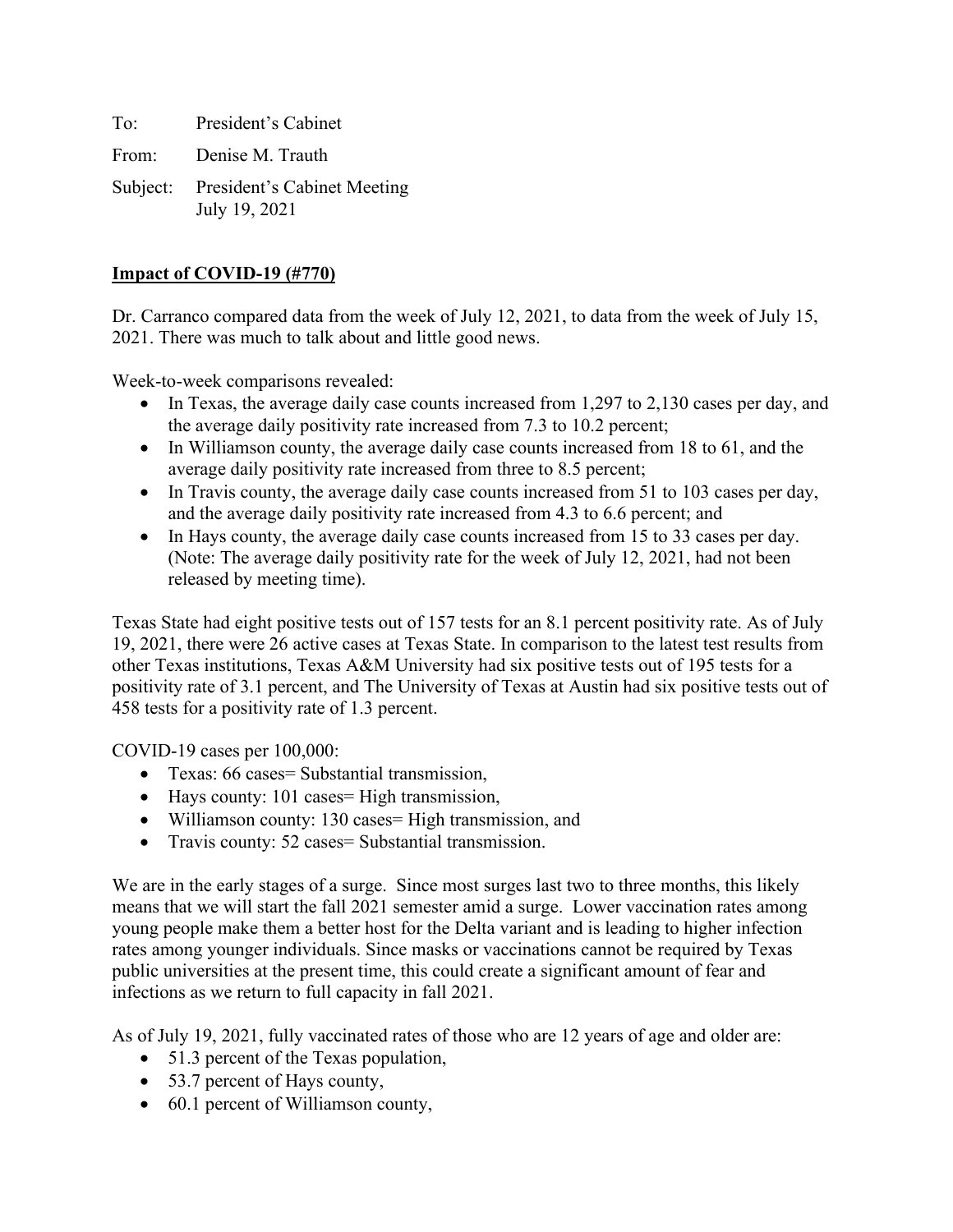- 61.8 percent of Travis county,
- 56.7 percent of the U.S. population, and
- 42.3 percent among young adults.

The Health, Wellness and Safety Work Group met on July 15, 2021. The group did not come up with any new ideas or approaches that would be allowed to be implemented. The focus will be on individual responsibility and action. Cabinet members engaged in a lengthy discussion of fall 2021 preparations, classroom experience, large event management, and other readiness plans.

# **Enrollment Management (#9)**

Provost Bourgeois and guest Mr. Gary Ray reviewed the fall 2021 enrollment report. Fall 2021 enrollment is too early to predict, though a return to 2019 freshman enrollment levels remain possible.

## **Services at Round Rock Campus**

Dr. Hernandez discussed offering Student Health Center and Campus Recreation services to Austin Community College students and possibly Texas A&M students on the Round Rock Campus. Cabinet members approved the recommendation.

## **Coordinating Board Meeting (#5)**

Provost Bourgeois discussed the upcoming Coordinating Board meeting.

# **President's Update (#556)**

Dr. Trauth will be a keynote speaker at the Greater San Marcos Partnership Innovation Summit. Texas State has purchased a table at the event.

# **Significant Issues (#01)**

Dr. Bourgeois reported some success in moving federal funding requests forward for inclusion in the pending budget, infrastructure, and stimulus bills.

Dr. Bourgeois reported that the new Community Health and Economic Resiliency Research Center is moving forward quickly since it was just funded by the Texas Legislature. Dr. Melinda Villagran is planning multiple activities across the state for the first year.

Mr. Coryell announced that there were strong football ticket sales when the Athletic Ticket Office went live with individual game ticket sales during the week of July 12, 2021.

Mr. Coryell announced that there are five candidates for the track and field head coach position.

Mr. Algoe clarified issues regarding university-funded retirement celebrations.